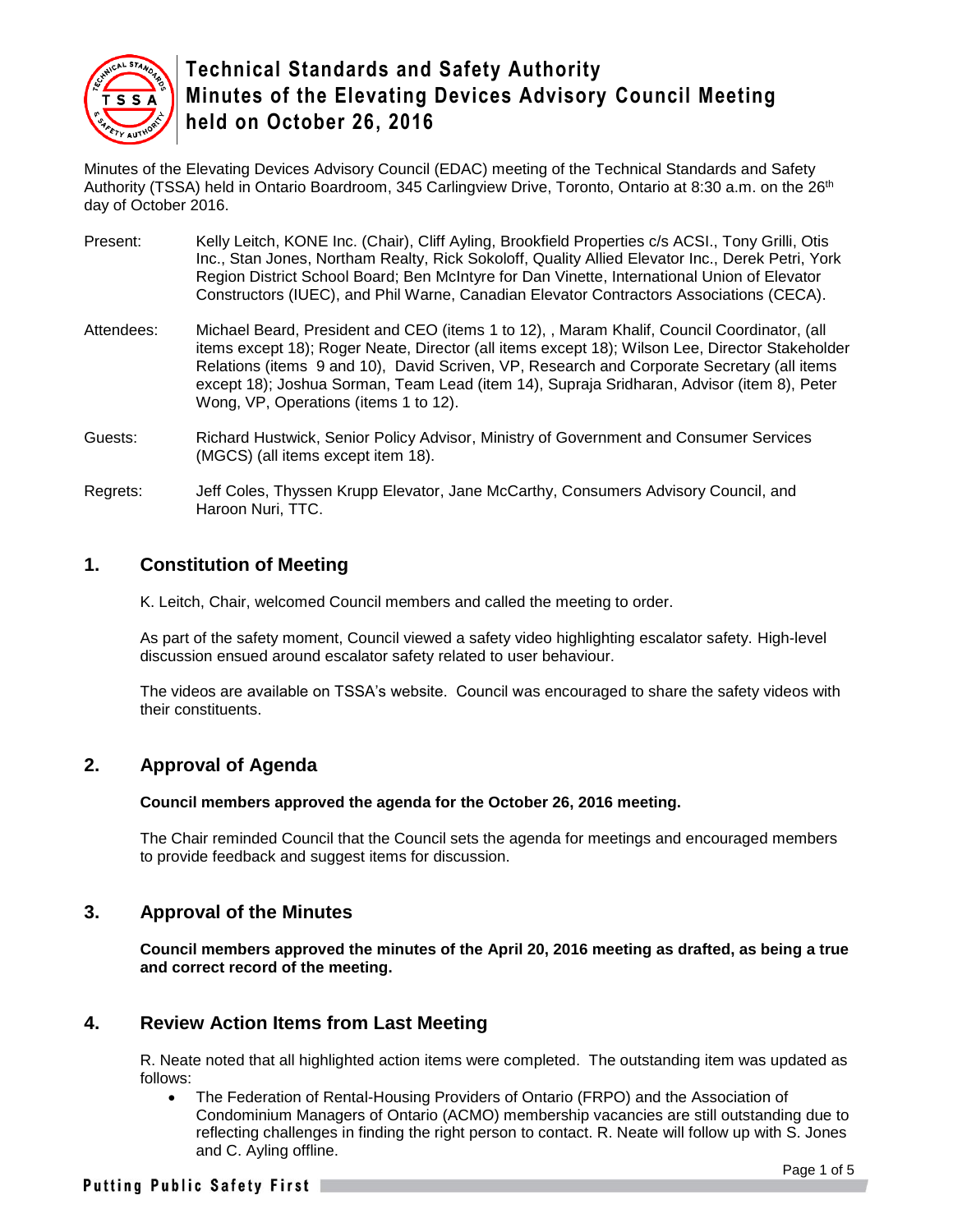

• In regards to an action item in which Council urged TSSA to move forward on digital maintenance logs, this matter was thoroughly discussed during the meeting. Additional details will be provided under MCP update, item 16 of today's agenda.

### **5. Council Chair's Report**

As part of the advanced materials for this meeting, Council received the annual report from the Chair to the President and CEO regarding Council's accomplishments and opportunities in 2015/2016, which was treated as read.

## **6. TSSA President and CEO's Report**

As part of the advanced materials for this meeting, members received a report from the President and CEO regarding TSSA's key activities over the last quarter, which was treated as read.

M. Beard highlighted the facility savings that we will achieve over the ten-years lease term and provided an update on progress of TSSA's 20/20 Program that is supporting business transformation, including external customer interface, improved business intelligence and enhanced efficiency.

Council briefly discussed the license rebate in the elevating devices sector and the CEO highlighted some of the positive feedback TSSA received.

A video of TSSA's safety award recipients for 2016 was shared with Council.

#### **7. Ministry of Government and Consumer Services (MGCS) Update**

As part of the advanced materials for this meeting, Council received a report from MGCS, which was treated as read.

R. Hustwick highlighted that MGCS and TSSA continue to work collaboratively to advance the priority regulatory renewal projects that are currently underway.

R. Hustwick also informed Council of the new appointee Minister, the Honourable Marie-France Lalonde, who was also the Minister Responsible for Francophone Affairs.

#### **8. Annual State of Public Safety Report and Compliance Safety Report**

With the aid of a PowerPoint presentation, which forms part of the record of the meeting, R. Neate and S. Sridharan provided an overview of the FY16 Annual State of Safety Report and additional elevating devices safety and compliance results.

User behaviour was noted as the dominant factor of elevator/escalator incidents. TSSA is undertaking a pilot project to further assess to gain a better understanding on incidents attributed to user behaviour. Council discussed the alignment of current enforcement and prevention activities in the context of the annual safety and compliance results.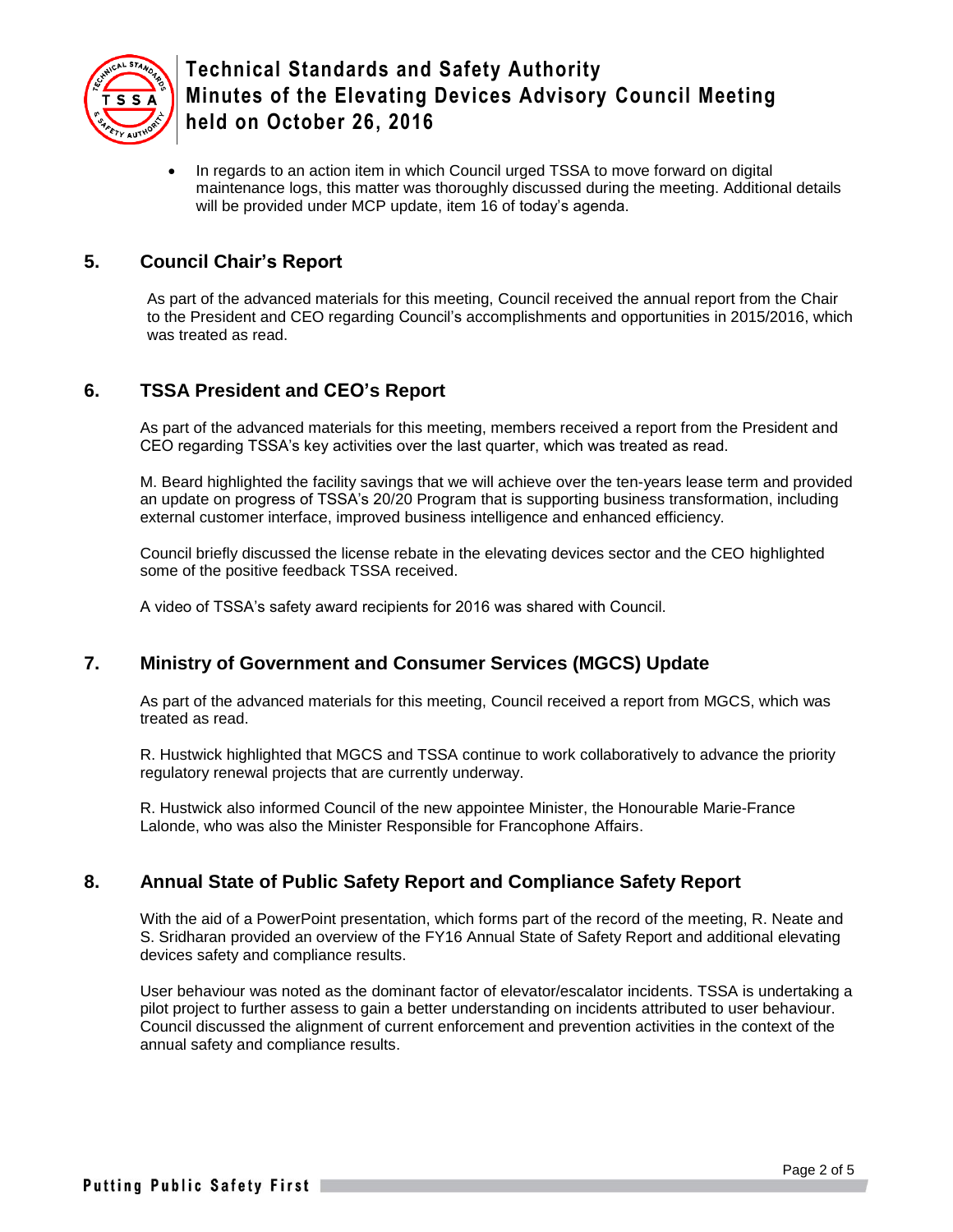

### **9. Priority Issues Discussion**

As part of the advanced materials for this meeting, Council received a document containing the current Council priority issues as well as historical issues, which was treated as read.

D. Scriven re-introduced the approach of having Council identify priority issues in an effort to focus council's attention to these issues over the next three years.

The outstanding priority issues were discussed and updated as follows:

*Compliance rates:* R. Neate noted, as was previously presented in item 8, that ED compliance was declining. Although some contractors' performance were stellar, the majority were below acceptable levels. The importance for the industry and TSSA to establish ways to improve compliance was emphasized. Due to the severity of some non-compliances, TSSA is escalating its response, including prosecution of contractors with repeated offence and poor performances.

*Contractors' data:* R. Neate informed Council that due to poor data integrity, TSSA is no longer providing contractors' ratings to the contractors. As a result, this priority issue was put on hold, pending the completion of TSSA 20/20 Program.

*Communication with owners/managers:* R. Neate informed Council that TSSA is continuously working to address this priority issue through presentations to owners and property managers when invited. A further update will be provided at the next meeting.

*Public education/awareness:* W. Lee provided background information about the changes made to the public education mandate by TSSA and outlined next steps.

Public education will focus its efforts on public awareness and advocacy rather than research as in the past. Public education will expand from print methodology to include increased use of social media and online presence.

W. Lee also informed Council that it is exploring new partnership opportunities, such as, with Captivate Media who manage video screens in elevators. Discussion ensued on this topic and W. Lee will follow up with the owner representatives for further information on this potential collaboration.

Discussion ensued around the safety video (produced by W. Lee's team) provided at the meeting. Council members expressed their opinions about the message and how it could be improved in the future.

ACTION: W. Lee will send the safety videos to all Council members for distribution to their constituents. W. Lee will follow up with Building Owner Sector representatives regarding a possible Captivate Media collaboration.

#### **10. Industry General Discussion**

*Perception of elevators in Ontario (news articles from July and August 2016):* P. Warne shared information regarding a recent focus in the media about the reliability of elevators in Ontario.

Discussion ensued around the relationship, if any, between reliability and safety issues in elevators.

TSSA's mandate is safety. Elevator reliability is outside of TSSA's mandate. Elevator reliability is impacted by other factors, such as building codes or municipal decisions and external factors, such as fire or water exposure. TSSA does recognize that reliability can affect safety, at least indirectly when access to a building is lost. Council had an extensive discussion on the issue of elevating devices and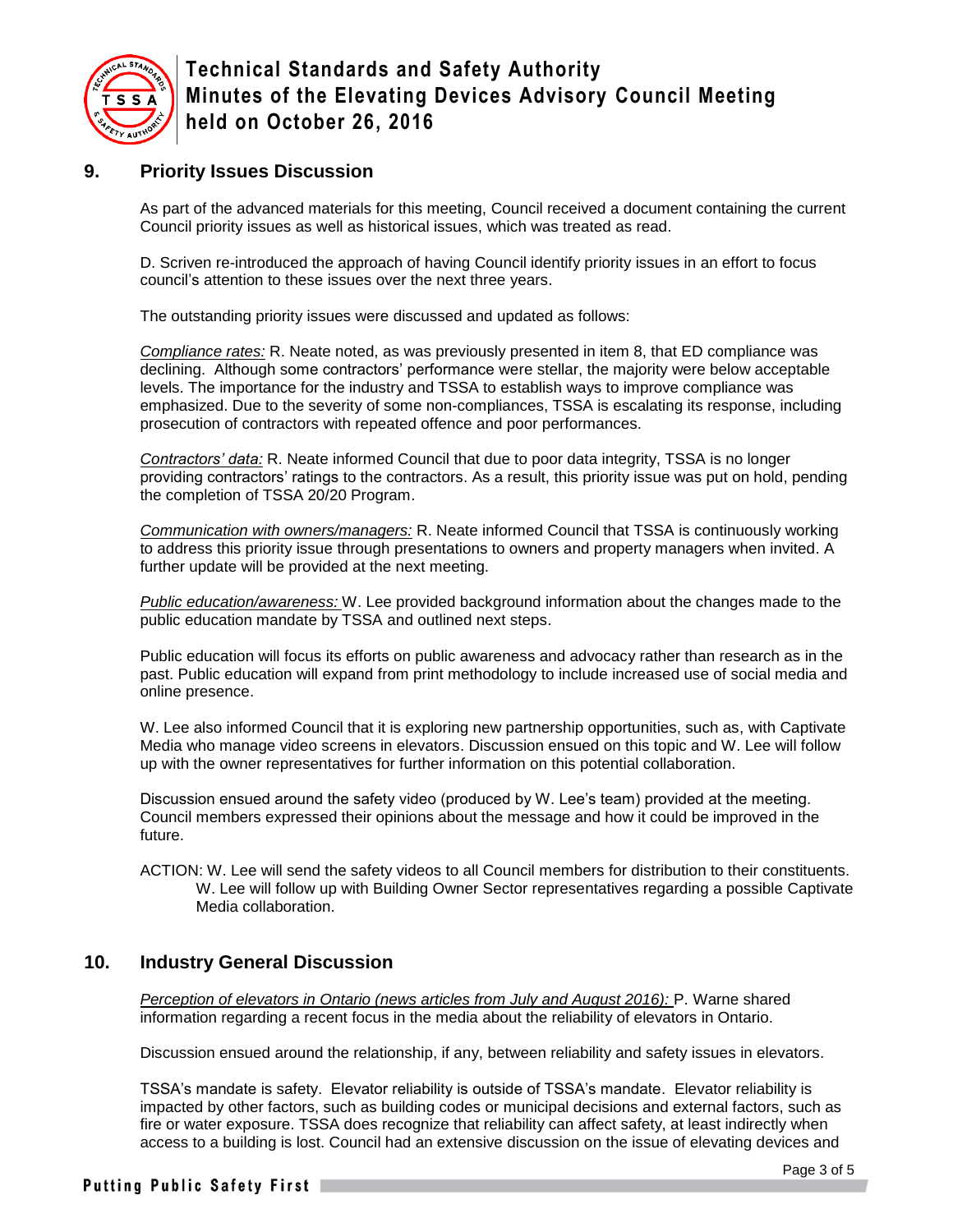

the recent media interest. W. Lee advised the Council that Toronto Star's investigative unit was doing a story on elevators in Ontario and had made a formal request for data from TSSA. W. Lee described the request and TSSA's intent to comply with the request.

## **11. EDAC Evaluation and Engagement Survey Results**

As part of the advanced materials for this meeting, Council received EDAC evaluation and engagement survey results for 2016, which was treated as read.

D. Scriven provided information around past issues that were identified from prior survey results, such as having priority issues at each Council, as well as the needed improvement of the portal.

Some Council members provided comment on the survey methodology and TSSA agreed to share these with the provider.

M. Beard acknowledged the Council's positive contribution to TSSA as a voluntary body providing advice to him. He noted the complexity of the program and the importance of having fulsome discussions at meetings. He offered to join Council in-camera, if needed, in order to ensure they were being heard.

Council was encouraged to provide feedback from in-camera on specific actions they would like TSSA to address for improving the relationship between EDAC and TSSA.

## **12. Engineering Update**

*Director's Order (DO):* R. Neate informed Council that he was re-opening the single speed elevator's Director's Order for review. The majority of Council expressed concern regarding possible re-opening of Director's Order 267-14.

*Design submission backlog update:* there was no update under this item. The backlog issue has been resolved.

*Hoist-way lightning update:* R. Neate informed Council that the A17 Hoistway Committee is looking at all of the Coroner's recommendations and is no longer limited to just hoist way lighting. Further update to be provided at the next meeting.

A high-level discussion ensued around an operational issue regarding type of safety failure testing brought by R. Sokoloff. R. Neate and R. Sokoloff will discuss this issue offline.

## **13. Field Advisory Committee Update**

ACTION: R. Neate will circulate the last FAC meeting's minutes to Council.

## **14. Training and Certification Advisory Board (TCAB)**

As part of the advanced materials for this meeting, Council received a briefing note highlighting TCAB activities since the last EDAC meeting, which was treated as read.

J. Sorman informed Council there was a vacancy in the TCAB and a nomination, specific to each sector needed will be sent shortly after the meeting.